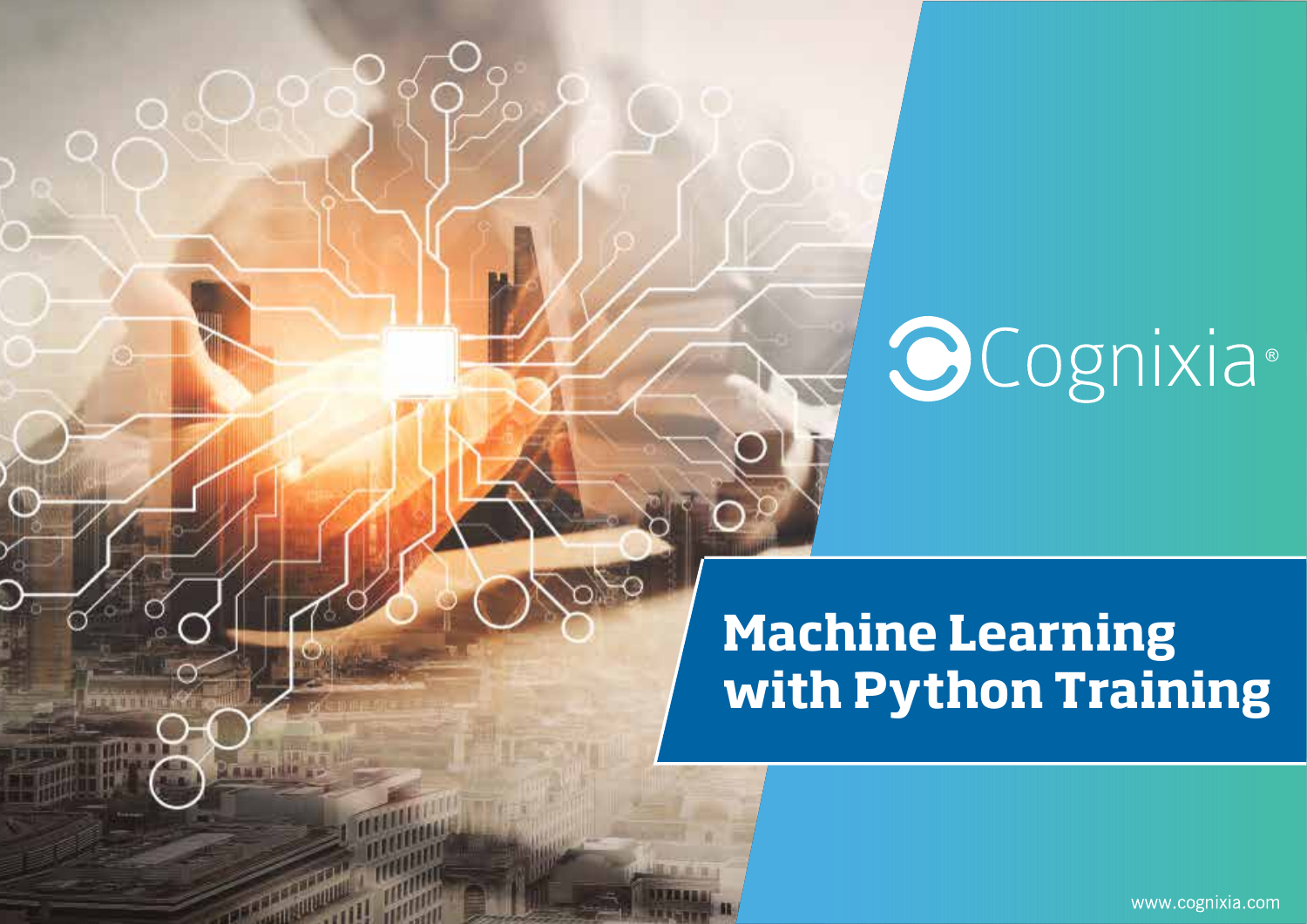#### **About Cognixia**

Cognixia- A Digital Workforce Solutions Company is dedicated to delivering exceptional trainings and certifications in digital technologies. Founded in 2014, we provide interactive, customized training courses to individuals and organizations alike, and have served more than 100,000 professionals across 37 countries worldwide.

Our team of more than 4,500 industry experts facilitate more than 400 comprehensive digital technologies courses, along with state-of-the-art infrastructure, to deliver the best learning experience for everyone. Our comprehensive series of instructor-led online trainings, classroom trainings and on-demand self-paced online trainings cover a wide array of specialty areas, including all of the following:

- IoT
- Big Data
- Cloud Computing
- Cyber Security
- Machine Learning
- AI & Deep Learning
- Blockchain Technologies
- DevOps

Cognixia is ranked amongst the top five emerging technologies training companies by various prestigious bodies. We're also an MAPR Advantage Partner, Hortonworks Community Partner, RedHat Enterprise Partner, Microsoft Silver Learning Partner and an authorized training partner for Dell EMC, Pivotal, VMware and RSA technologies.

. . . . . . . . . . . . . . . .

 $\bullet$   $\bullet$ 

 $\begin{array}{ccc} \bullet & \bullet & \bullet \end{array}$ 



**Www.cognixia.com**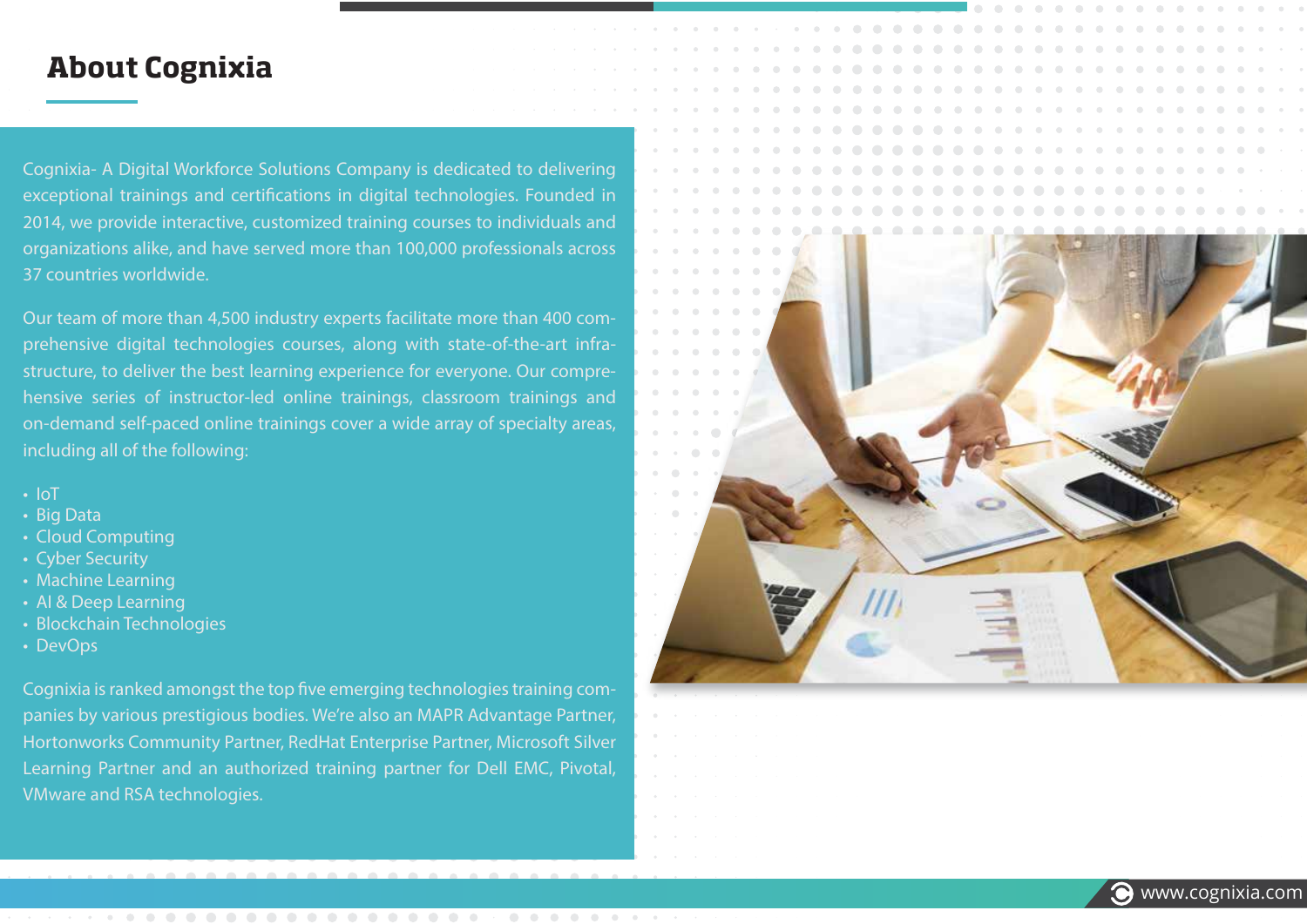

 $\bigcirc$  $\sqrt{2}$  $\sqrt{2}$  www.cognixia.com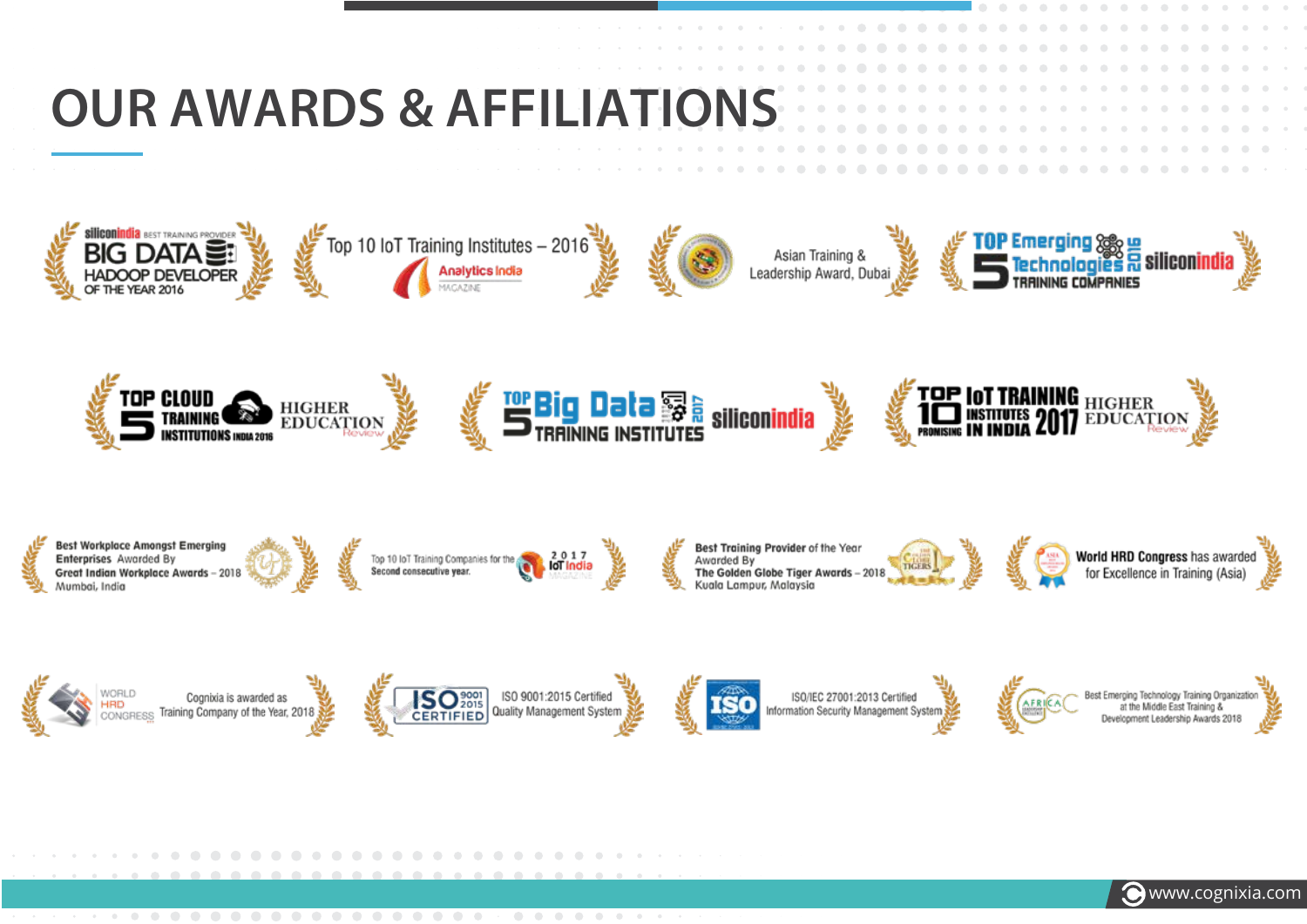

**Www.cognixia.com**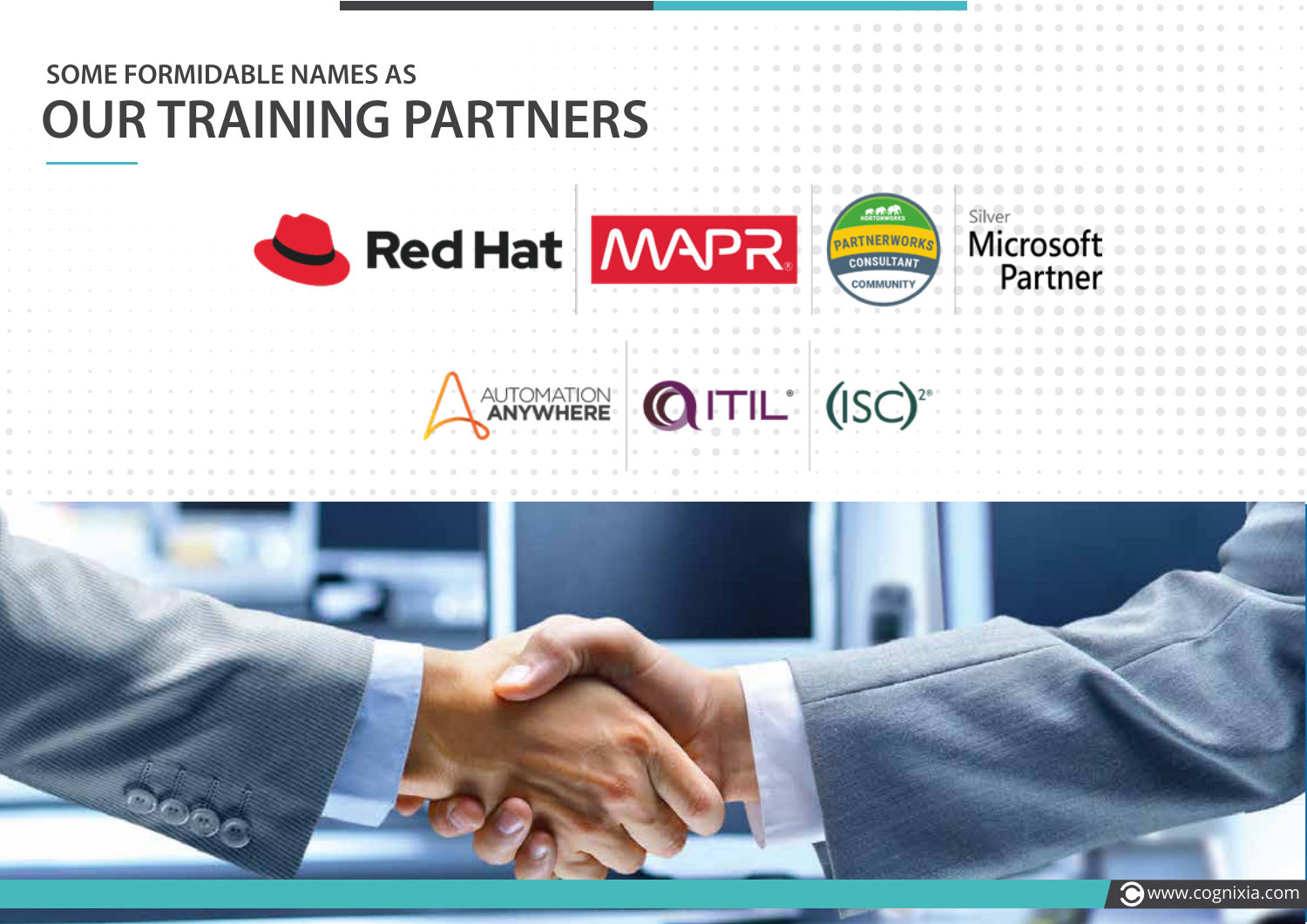### WHAT IS MLAI WITH PYTHON ?

Python is one of the most popular dynamic programming languages being used today. Developed by the Dutchman – Guido van Possum in the 80s, Python is an open-source and object-oriented programming language.

Cognixia's Machine Learning and Artificial Intelligence with Python helps you excel in Python programming concepts such as data and file operations, object-oriented concepts and various Python libraries such as Pandas, Numpy, Matplotlib, etc. besides also discussing machine learning and articial intelligence concepts.

The course helps you build expertise in various EDA and Machine Learning algorithms such as regression, clustering, decision trees, Random Forest, Naïve Bayes and O-Learning and also in various artificial intelligence algorithms such as neural networks. Deep learning, LSTM, RNN etc. This training helps learners understand the basic concepts of statistics and time series data. It covers all types of Machine Learning Algorithms - supervised, unsupervised and reinforcement learning algorithms. The course also discusses a lot of important use cases and real-life case studies.



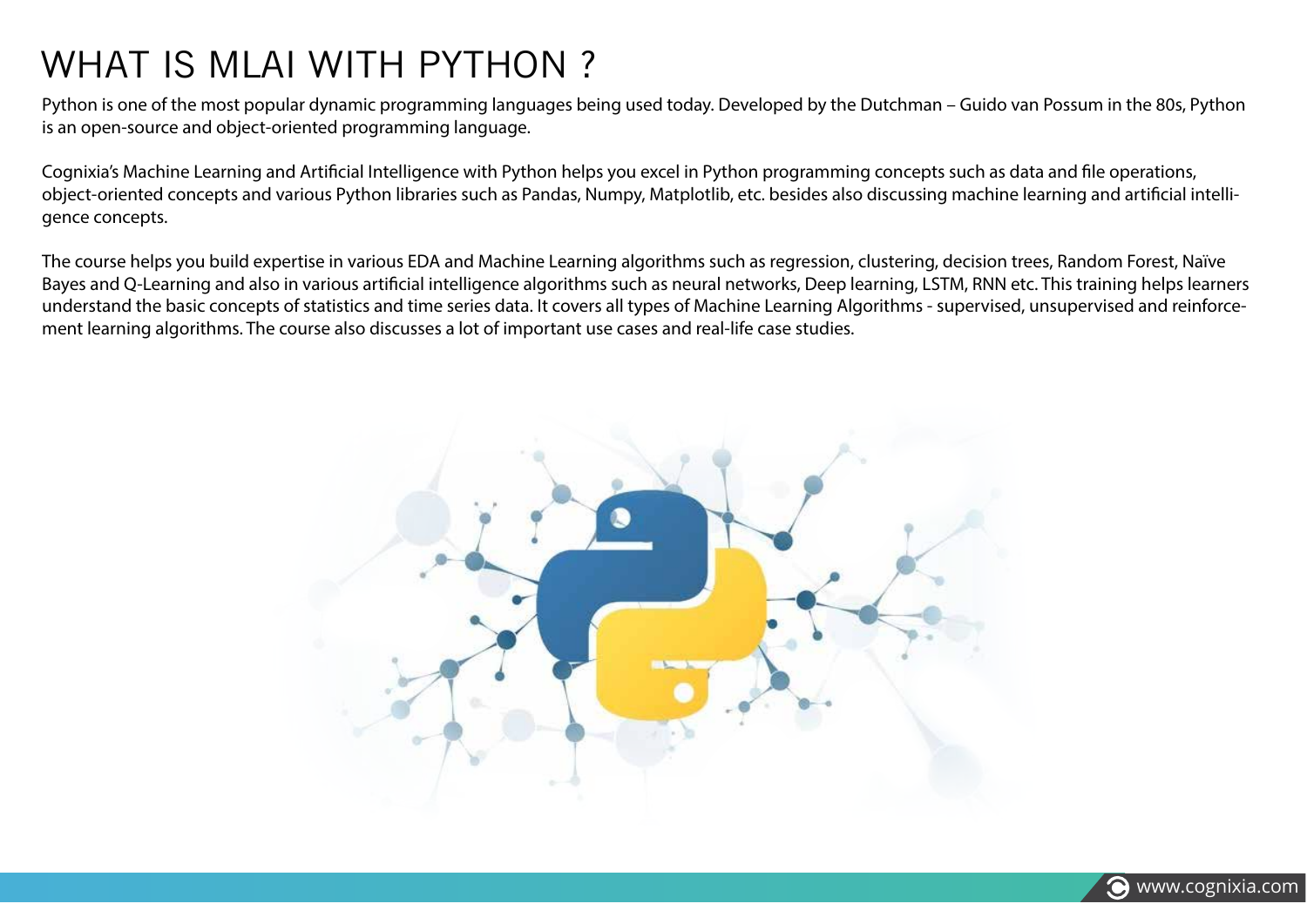### WHO IS THE COURSE FOR?

- Programmers, Developers, Architects, Technical Leads
- Developers aspiring for a career in machine learning
- Analytics managers
- Business Analysts with a keen interest in machine learning and artificial intelligence
- Information Architects desiring expertise in Predictive Analytics
- Python professionals keen to design automatic predictive models

### **ELIGIBILITY/ PRE-REQUISITES**

- Basic understanding of Computer Programming Languages
- Fundamentals of Data Analysis will be beneficial

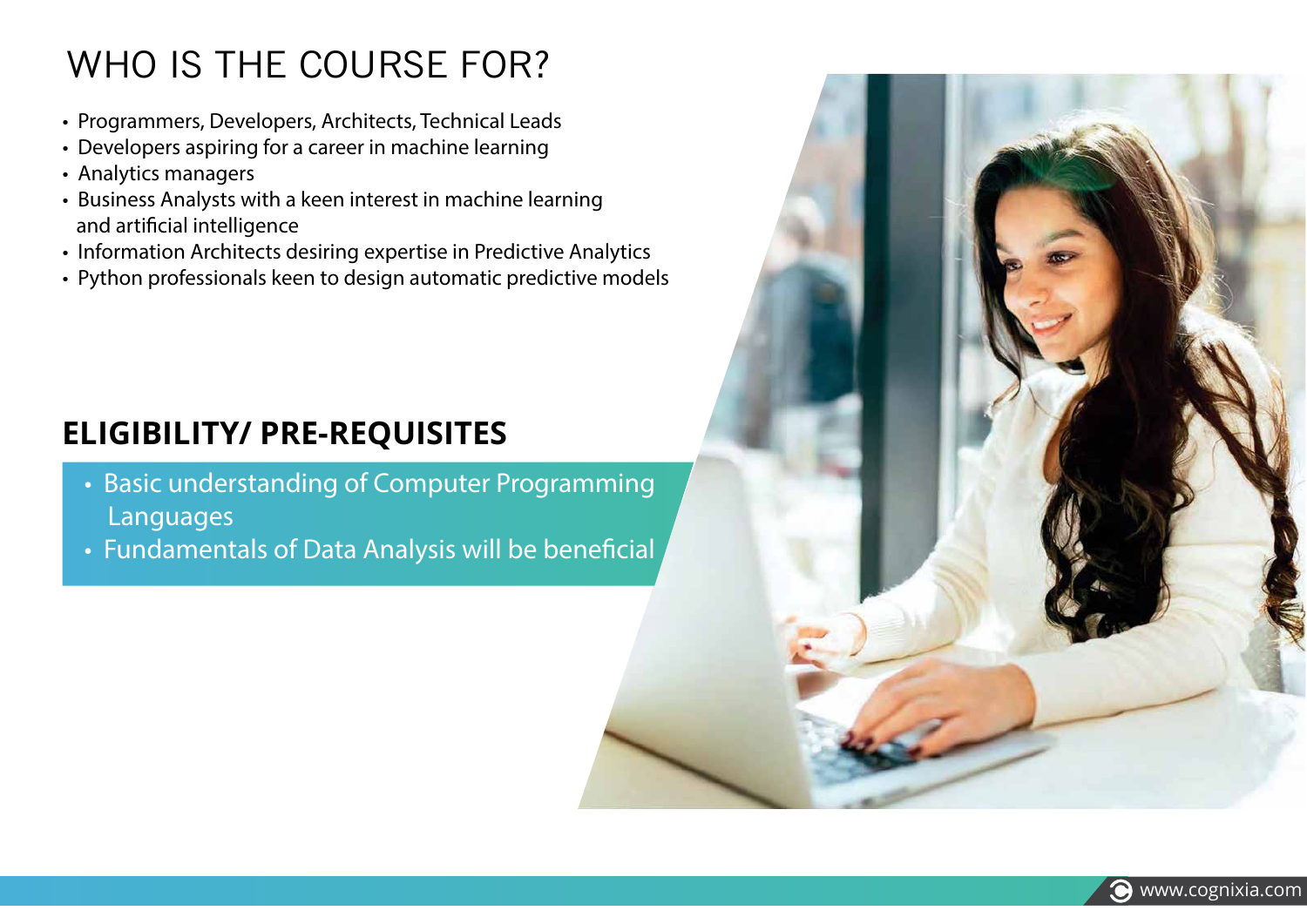### PROGRAM STRUCTURE AND PLATFORMS



42 hours live online training with an industry expert trainer



PoC support and multiple assignments to gain a thorough understanding





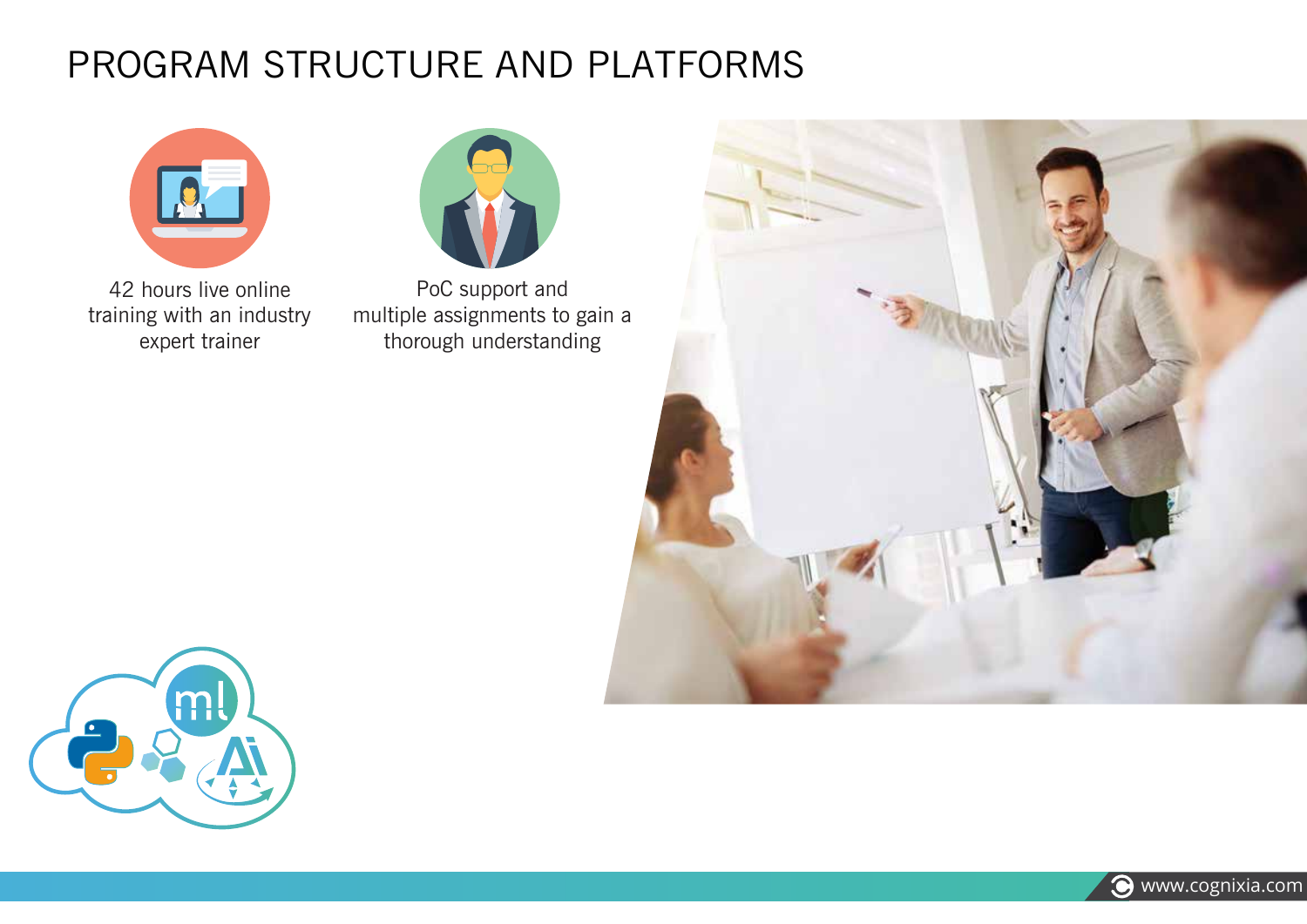### DETAILED CURRICULUM : MODULES

#### **Introduction to Python Programming**

- Overview of Python
- History of Python
- Python Basics variables, identifiers, indentation
- Data Structures in Python (list, string, sets, tuples, dictionary)
- Statements in Python (conditional, iterative, jump)
- OOPS concepts
- Exception Handling
- Regular Expression

#### **Introduction to various packages and related functions**

- Numpy, Pandas and Matplotlib
- Pandas Module
- Series
- Data Frames
- Numpy Module
- Numpy arrays
- Numpy operations
- Matplotlib module
- Plotting information
- Bar Charts and Histogram
- Box and Whisker Plots
- Heatmap
- Scatter Plots

#### **Data Wrangling using Python**

- NumPy Arrays
- Data Operations (Selection , Append , Concat , Joins)
- Univariate Analysis
- Multivariate Analysis
- Handling Missing Values
- Handling Outliers

#### **Introduction to Machine Learning with Python**

- What is Machine Learning?
- Introduction to Machine Learning
- Types of Machine Learning
- Basic Probability required for Machine Learning
- Linear Algebra required for Machine Learning

#### **Supervised Learning - Regression**

- Simple Linear Regression
- Multiple Linear Regression
- Assumptions of Linear Regression
- Polynomial Regression
- R2 and RMSE

#### **Supervised Learning - Classification**

- Logistic Regression
- Decision Trees
- Random Forests
- SVM
- Naïve Bayes
- Confusion Matrix

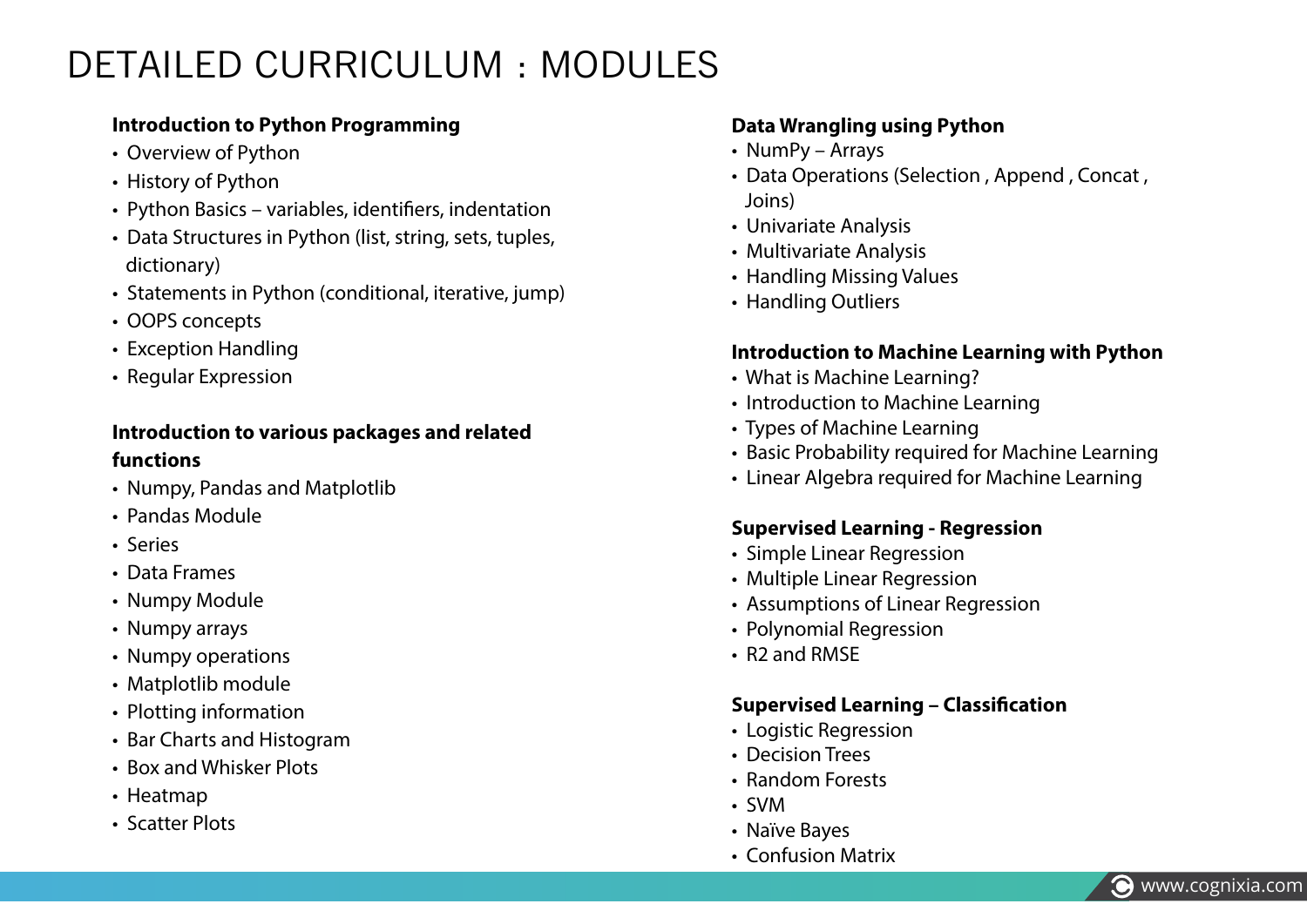### DETAILED CURRICULUM : MODULES

#### **Dimensionality Reduction**

- PCA
- Factor Analysis
- LDA

#### **Unsupervised Learning - Clustering**

- Types of Clustering
- K-means Clustering
- Agglomerative Clustering

#### **Additional Performance Evaluation and Model Selection**

- AUC / ROC
- Silhouette coefficient
- Cross Validation
- Bagging
- Boosting
- Bias v/s Variance

#### **Recommendation Engines**

- Need of recommendation engines
- Types of Recommendation Engines
- Content Based
- Collaborative Filtering

#### **Association Rules Mining**

- What are Association Rules?
- Association Rule Parameters
- Apriori Algorithm
- Market Basket Analysis

#### **Time Series Analysis**

- What is Time Series Analysis?
- Importance of TSA
- Understanding Time Series Data
- ARIMA analysis

#### **Reinforcement Learning**

- Understanding Reinforcement Learning
- Algorithms associated with RL
- Q-Learning Model
- Introduction to Artificial Intelligence

#### **Articial Neural Networks and Introduction to Deep Learning**

- History of Neural Network
- Perceptron
- Forward Propagation
- Introduction to Deep Learning

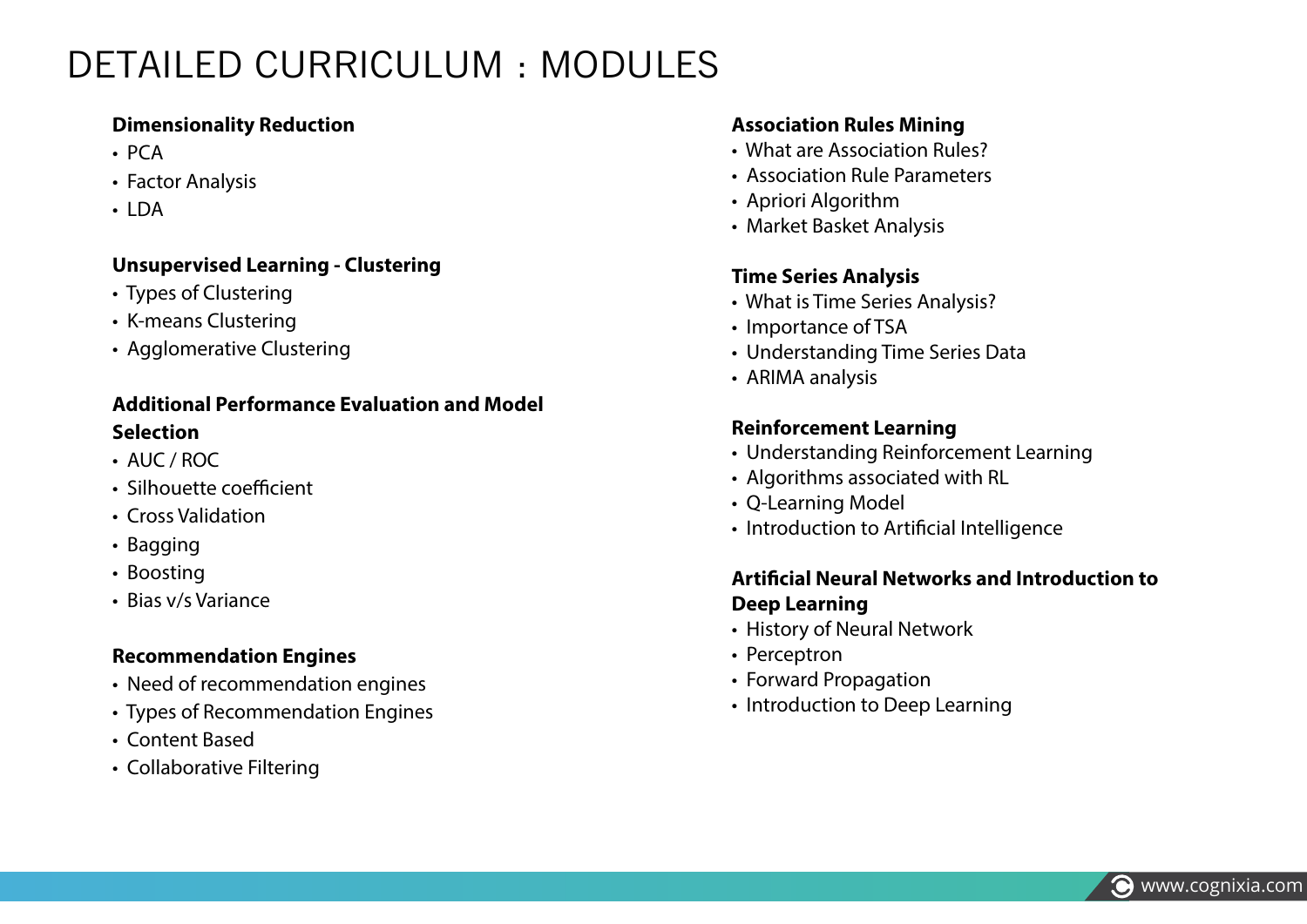### COGNIXIA USPs

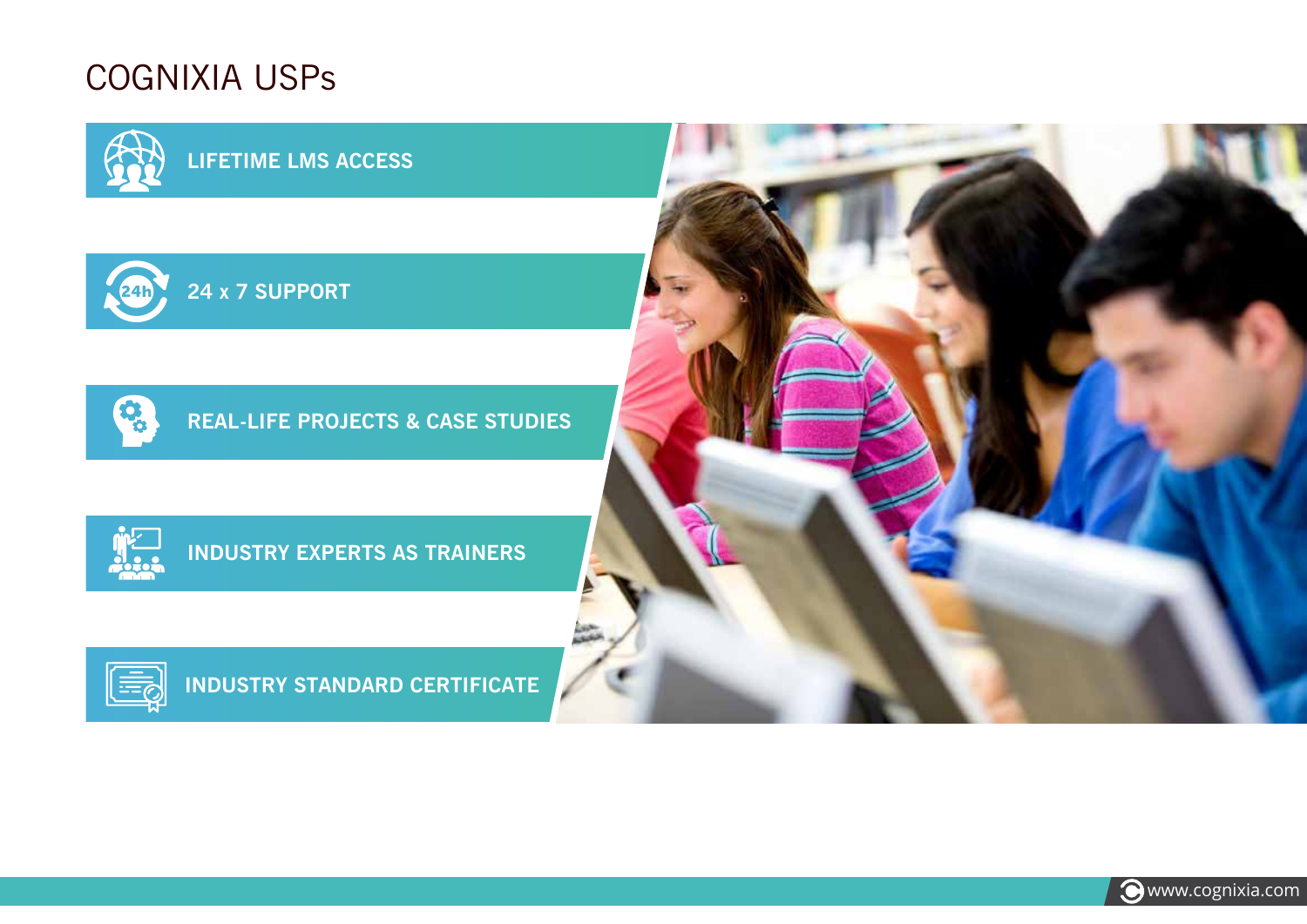### POTENTIAL CAREER OPTIONS

**MACHINE LEARNING ALGORITHM ARCHITECT**

**MACHINE LEARNING SCIENTIST**

**RESEARCHER – MACHINE LEARNING**

**MACHINE LEARNING EXPERT**

**MACHINE LEARNING ENGINEER**



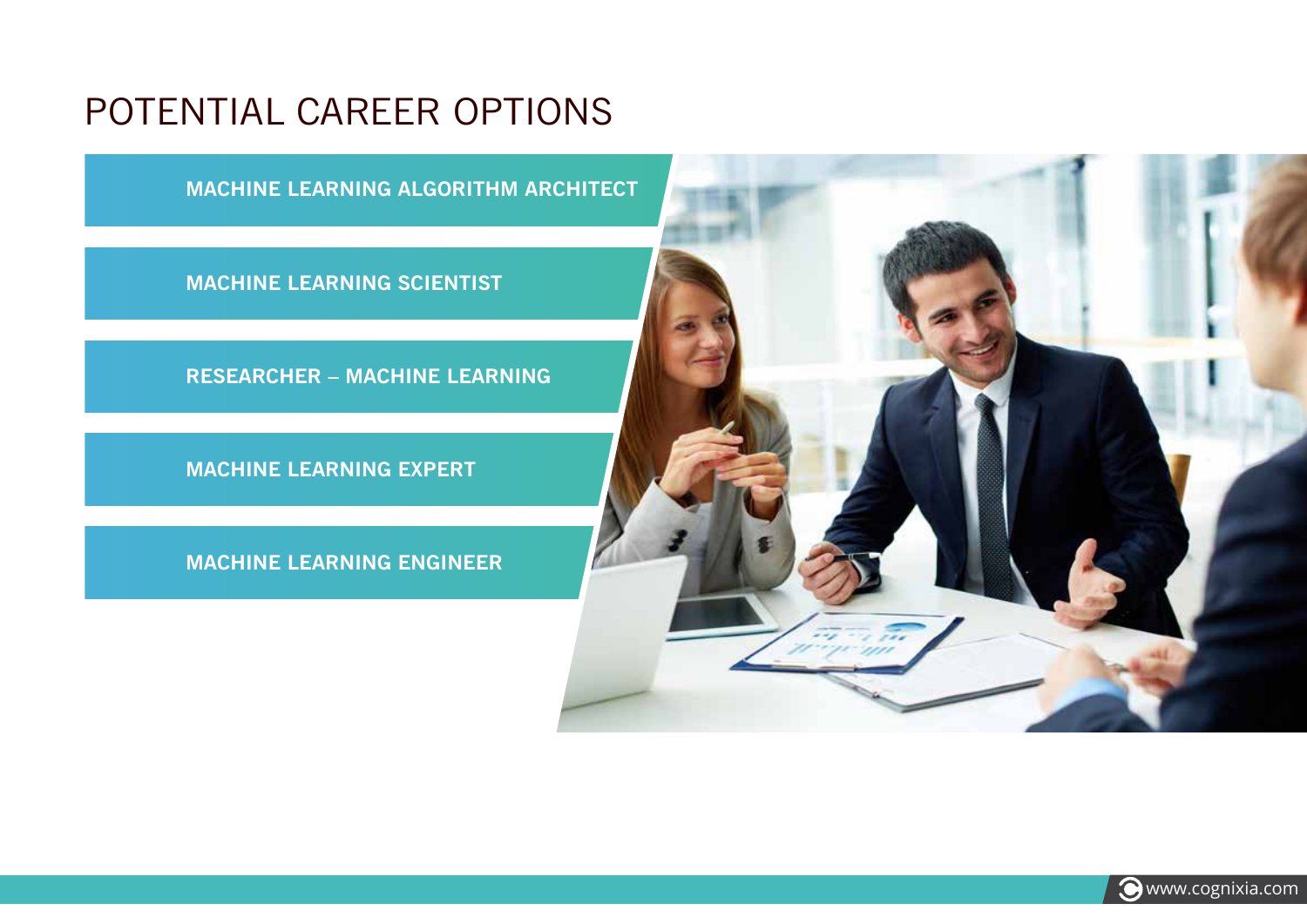### TESTIMONIALS

"

#### *JAMES MITCHEM, USA*

*The machine learning and artificial intelligence with Python training program from Cognixia helped me understand how these revolutionary technologies are transforming the world, and how I could play a part in it. Moreover, the support I received from the trainer as well as the tech support team was so awesome!*

# "<br>"<br>" *RECHELE ACHINAPURA, CANADA*

*With this course, Cognixia delivers an excellent training – highly engaging and super informative. I thoroughly enjoyed my learning experience with Cognixia.*

# "<br>"<br>" *SUMANTA BANERJEE, INDIA*

 *I have always been keen to learn new things and Cognixia has helped me fuel my interest in machine learning and artificial intelligence. I am really glad I enrolled for this course and got to learn so much. The training program is very detailed and covers everything one needs to understand to be a successful professional in the field.*

# "<br>"<br>" *MATT UNGERMAN, AUSTRALIA*

*The ML and AI with Python course offered by Cognixia is very interesting indeed. I just received my certificate and I am already being considered for a promotion. What more could I ask for!*